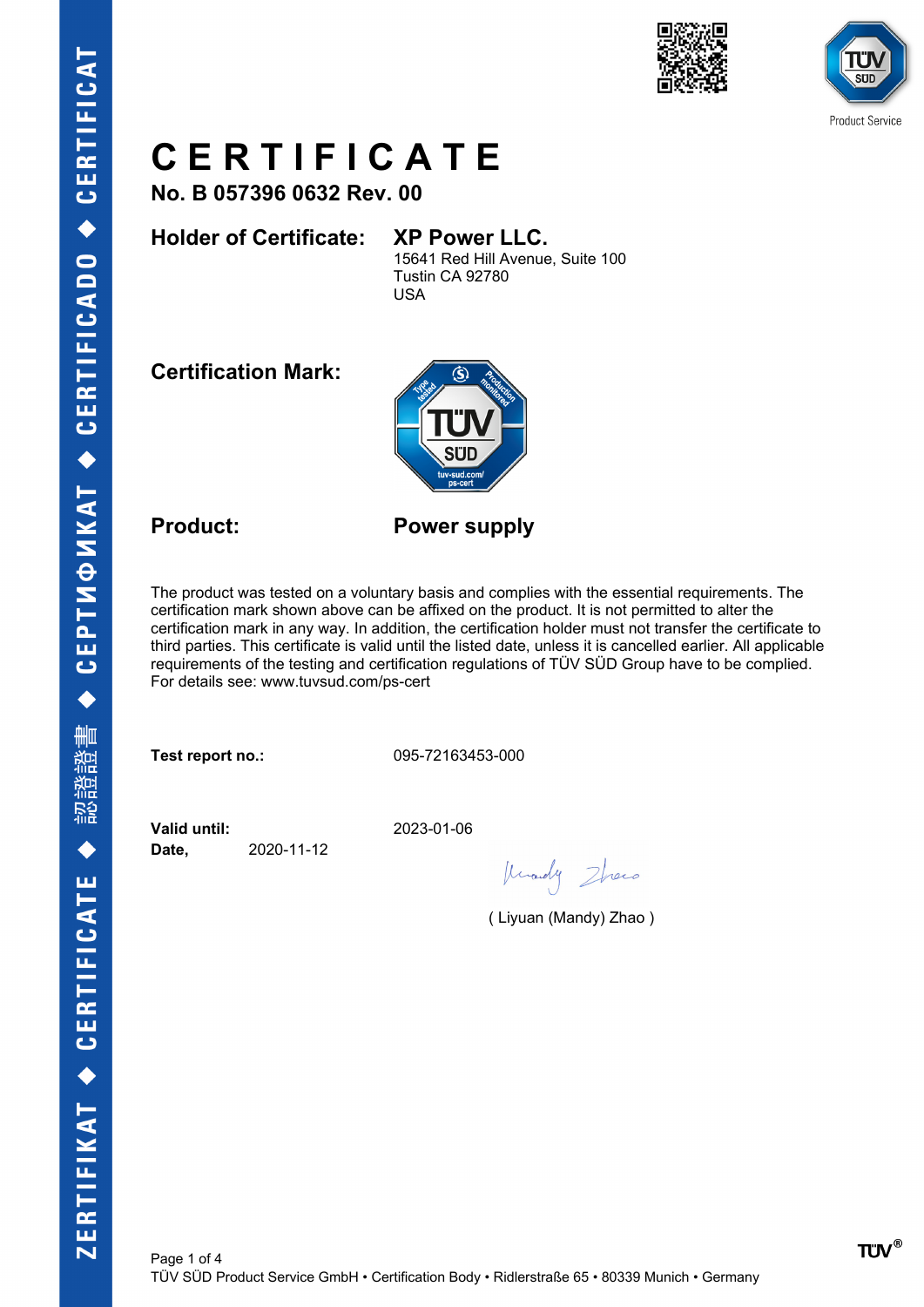

**No. B 057396 0632 Rev. 00**

### **Model(s):** HPA1K5PSXX Series

Where XX can be any number between 12-48. May also be provided with additional suffix "SF" or "-M"

**Brand Name: XP**

### **Parameters:**

Output Ratings: See next page. Protection Class: Class I at end use. Degree of Protection: IPX0

Maximum Altitude

Rated Input: 100-180 VAC, 16 A, 50/60 Hz or 180-240 VAC, 10 A, 50/60 Hz Ambient Temperature: 100% rated load at 50°C, 75% rated load at 60°C, 50% rated load at 50°C<br>5000 m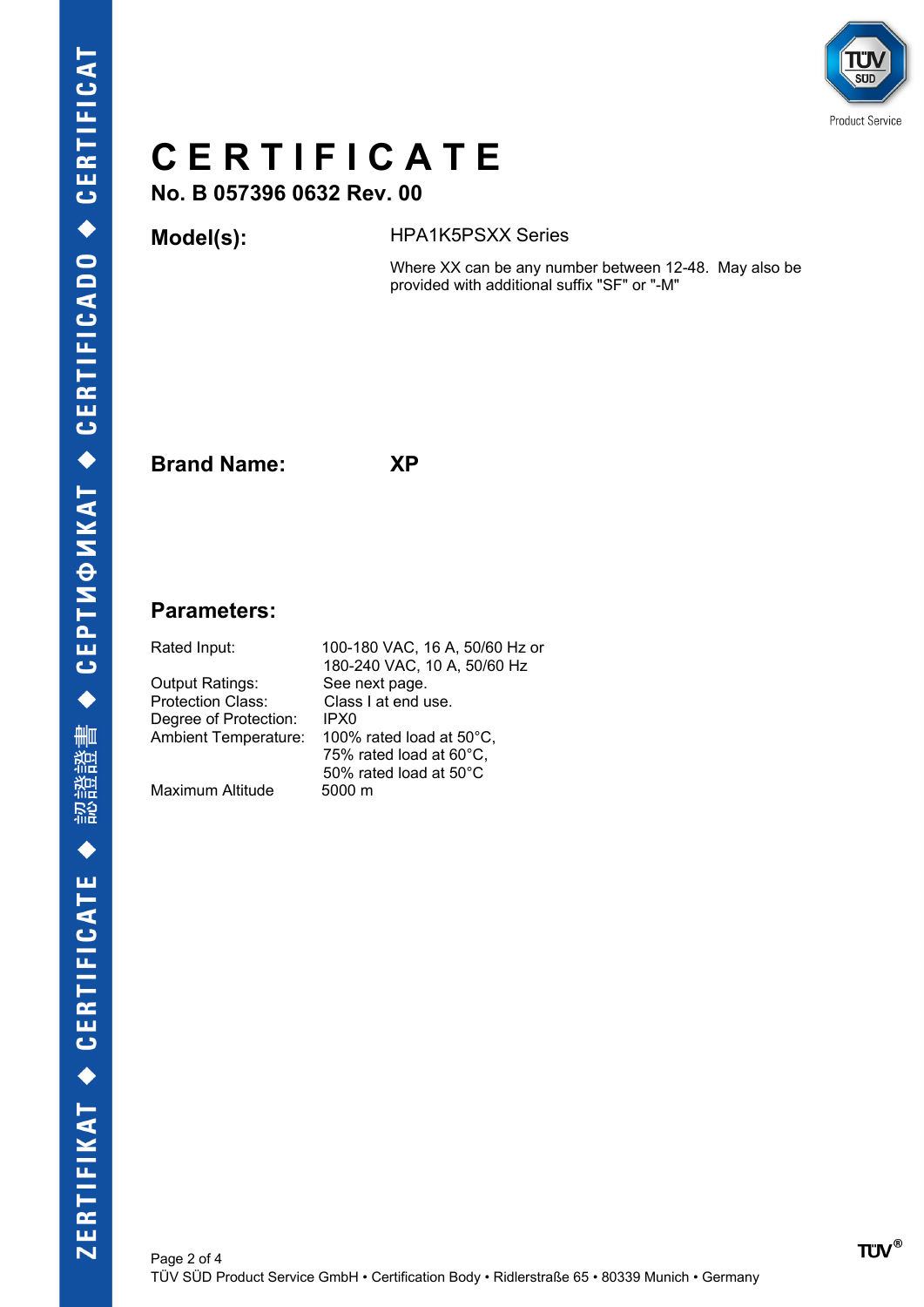

**No. B 057396 0632 Rev. 00**

#### **SWITCHING POWER SUPPLY Model Differences**

The power supplies in the series are differentiated by the output voltage and current ratings, number of turns of primary/secondary windings in the Transformers (T101 (Power)) and minor differences in the secondary circuit components and PWB layout.

#### **See below for Model Ratings Table Below:**

OUTPUT V1: Model HPA1K5PS24: Output Rated: 24 VDC (21.1 VDC to 26 VDC), 58.3 A (1400 W for Input rated: 100-180 VAC) Model HPA1K5PS24: Output Rated: 24 VDC (21.1 VDC to 26 VDC), 62.5 A Max (1500 W for Input rated: 180-240 VAC) Model HPA1K5PS48: Output Rated: 48 VDC (42.1 VDC to 54 VDC), 29.2 A (1400 W for Input rated: 100-180 VAC) Model HPA1K5PS48: Output Rated: 48 VDC (42.1 VDC to 54 VDC), 31 A (1500 W for Input rated: 180-240 VAC)

All models: Output V2 Standby: 5 VDC, 2 A Suffix "SF" indicates single fuse provided in the line side of the primary. Suffix "-M" is identical to HPA1K5PSXX except for model designation for marketing purposes.